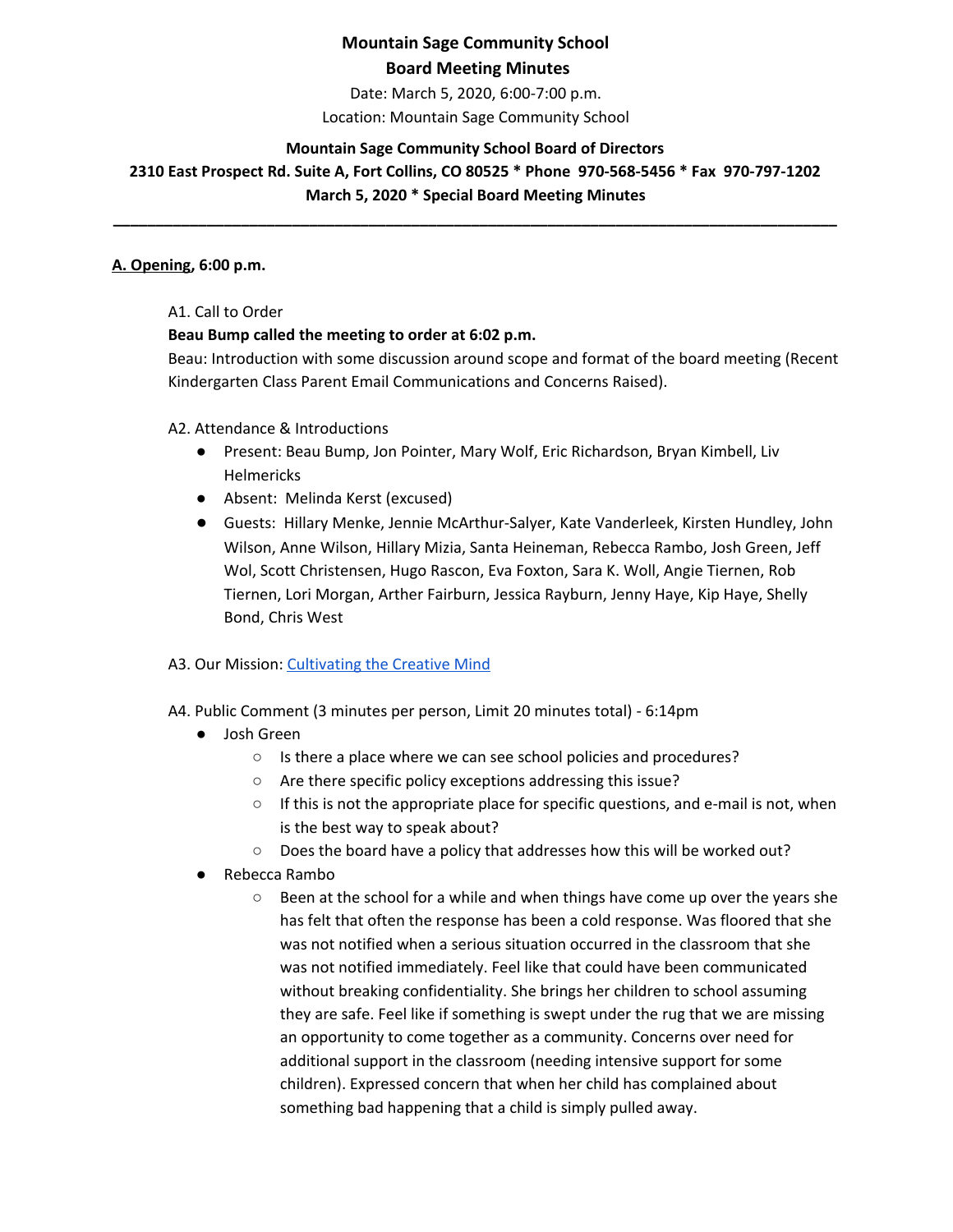Date: March 5, 2020, 6:00-7:00 p.m. Location: Mountain Sage Community School

- Chris West
	- Children went through River Song where they experienced a lot of change there and they have had some ways to cope with change, via songs or other . Since January he has been hearing from his son that there have been some dynamics such as "you aren't my friend unless you do X". Feel like we should embrace this opportunity to have the same language around friendship, disagreements, and supporting each other. The way that we communicate with each other, such as in this incident, that they see the way that parents are interacting. Some measures such as taking away silks or allowing forts to be built may be a quick "stop the bleeding" solution, but hopefully we have a better long-term solution, but also hope that we can have a way to communicate with children in a way that helps them understand the changes that are happening.
- Jenny Haye
	- Lack of communication makes it hard to implement positive change.
	- Huge disconnect with a family leaving.
	- Feel like there should be a way to communicate
	- Want to feel like our kids are safe.
	- She wants to feel like she is enabled to make her own decision, but the lack of communication makes it difficult.
- **Kirsten Hundley** 
	- Feel like the class has not made an attempt to connect as a classroom outside of school before now. Would really like it if the class could come together without a reason like this.
	- It's very difficult at this school, and other schools, to monitor everything going on at all times.
	- The teachers and staff are here every day doing their best.
	- Recommend reading the parent handbook so Everyone is empowered and aware. Feel like it could make us a stronger community.
- Santa Heineman
	- Would like to think that we were just notified a little too soon, and that the class would have been notified if the process had not been high-jacked. Happy for the "no fort" rule, having been a teacher in the past and knowing that things do happen if there's no direct line of sight. Said her son has seen things happen on the playground in plain site. Deeply saddened by the incident, and don't have all the information, but also don't feel like she should have all the information. If her child was the victim or the offender she would want there to be some confidentiality and room for restoration and healing. Would like to think that once the process had played out that they would have been notified as parents and that it could be discussed with the children in some safe way. Assume that teachers and staff were taking measures to be extra watchful.
	- Sad that the family is not at our school anymore.
- Liv Helmericks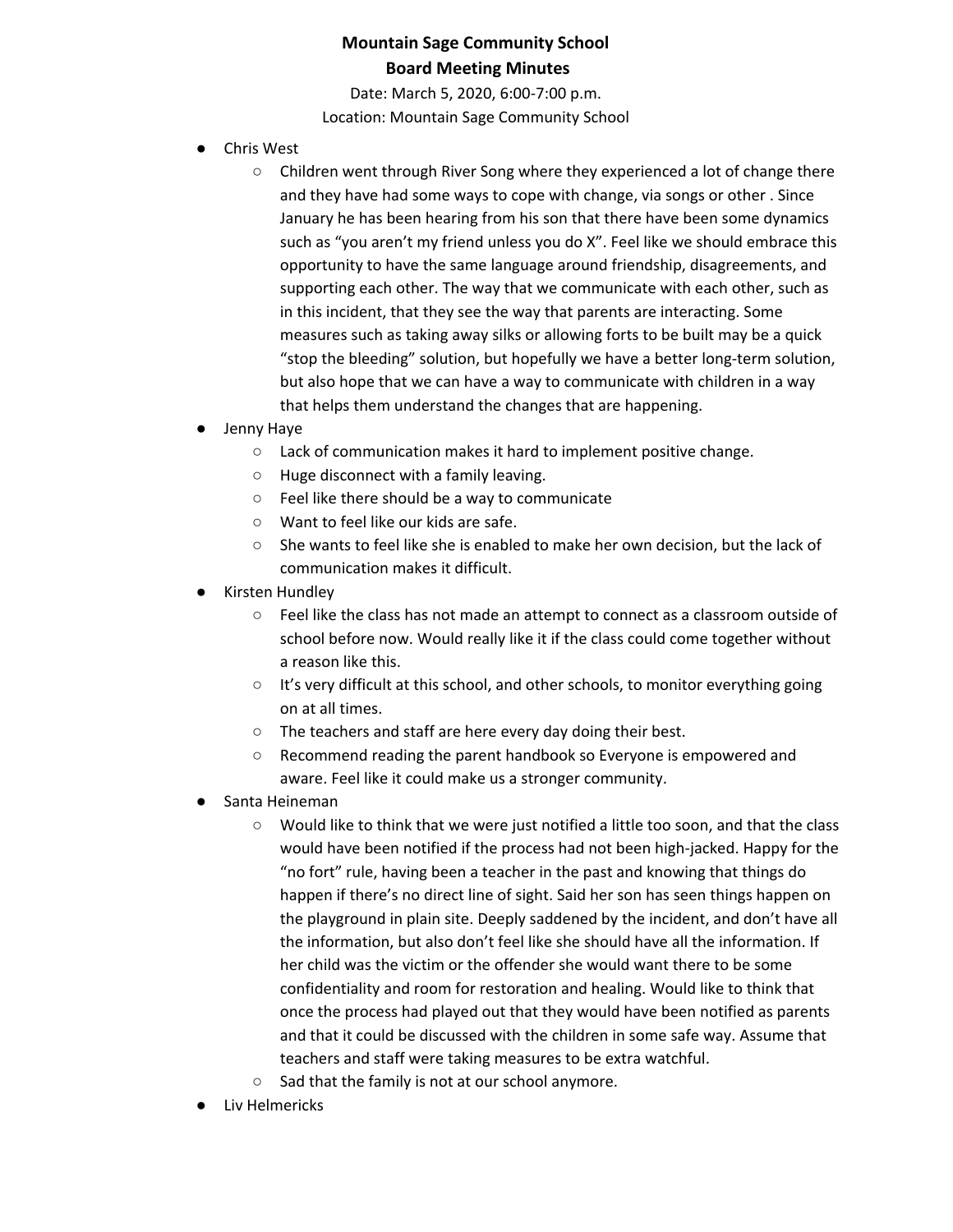Date: March 5, 2020, 6:00-7:00 p.m.

Location: Mountain Sage Community School

- Thanked Everyone that shared. Thanked the families that showed up tonight.
- Scott Christensen
	- Don't know exactly what happened and do not necessarily want to know what happened but want to know how they should help their children deal with whatever is going on. What conversation should they be having?
- Lauren Morgan
	- If we are only hearing what is happening through the rumor mill, if there is no mechanism or timeline for parents to be spoken to, how are we supposed to know how to support our children and maintain confidentiality?

### **B. Preliminary Matters, 6:45 p.m.**

B1. Approve Meeting Agenda **MOTION:** Mary moved to approve the agenda, Bryan seconded **VOTE:** Unanimously approved.

### **C. Business, 6:45 p.m.**

- C1. Recent Kindergarten Class Parent Email Communications and Concerns Raised
	- Liv: Hear Everyone's desire to be told about situations that occur. But maintaining confidentiality for children is of the highest priority.
		- Understand people are struggling with the confidentiality piece.
		- We have a natural desire to want to be informed.
		- As a small community it is a tricky situation.
		- We rely on Child Protective Services for their guidance on the procedure once they are contacted.
		- When we are dealing with a situation we are working with the children, the parents, using restorative practices.
		- Believe that as they work with those families and outside agencies they try to take a holistic approach that includes safety.
		- There are resources out there that can help with discussions about situations like this and how to approach them with your children.
		- Every situation is different and requires a unique approach.
		- Nobody feels good when something bad happens. Want you to know how seriously we take this. Consider it a huge responsibility to teach the children and keep them safe.
		- Always looking for ways to improve our process and apply it to be better next time.
		- Think questions about additional support staff are legitimate and will be taken under consideration.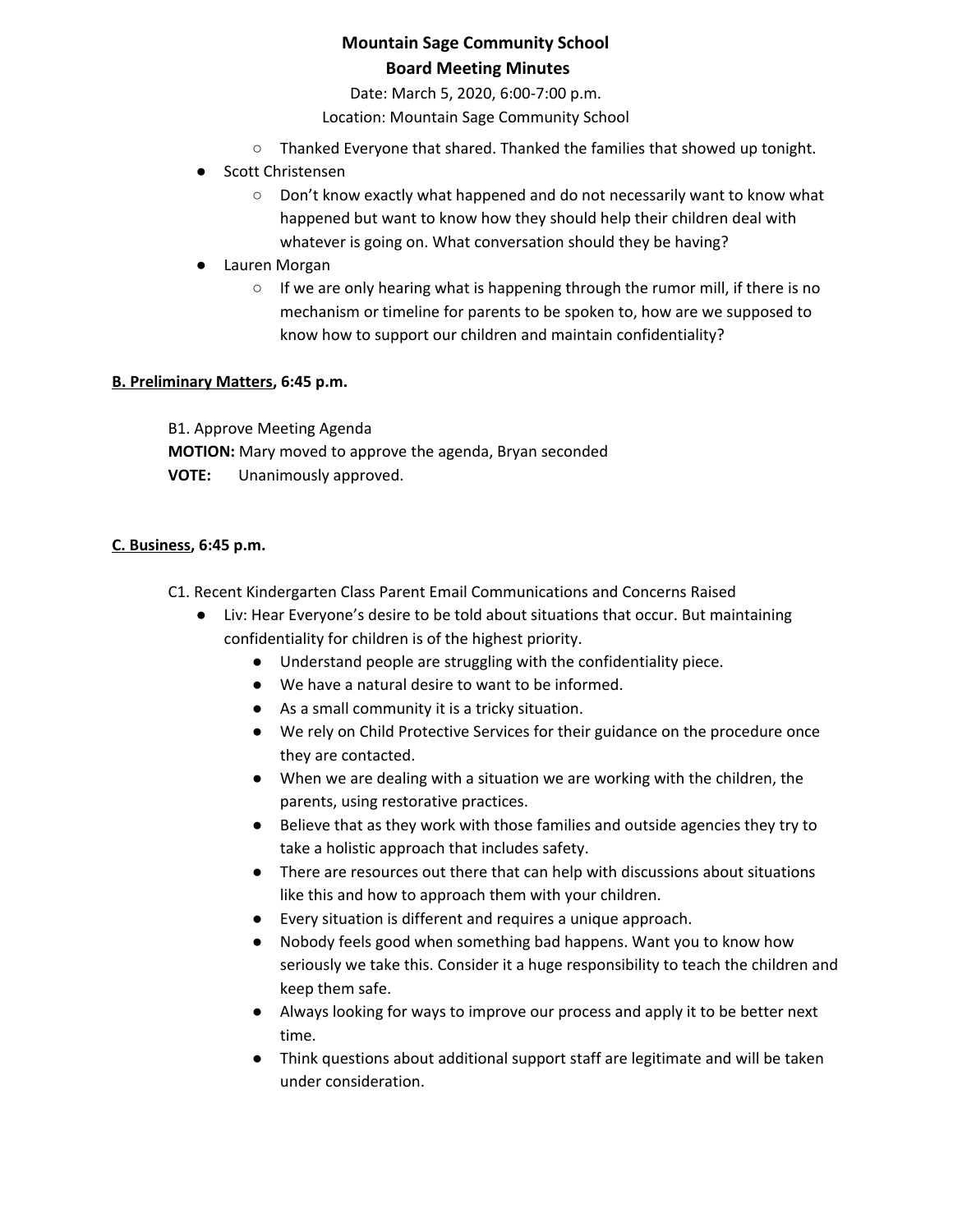Date: March 5, 2020, 6:00-7:00 p.m.

Location: Mountain Sage Community School

- Creating spaces that are safe and highly visible are the current priorities and will always remain so.
- Having discussions with children about appropriate boundaries in the classroom.
- Jon Pointer
	- From a process standpoint and questions regarding communications. Certainly there have been incidents in classrooms over the years. Every time something happens we have to go through PSD and Mountain Sage policies to see what applies for that incident. Also what makes sense in terms of addressing the situation with the rest of the class. Some have been dealt with in a very private manner maintaining confidentiality. Sometimes it makes sense for teachers to approach families to communicate in a manner that maintains confidentiality that something has occurred, this is what you might hear from your children, and how you might deal with it.
	- We as an organization are continually trying to learn from situations, reviewing our policies, and if necessary making changes.
- Angie Tierne
	- Have been lucky enough to be able to volunteer. Her child's 3rd grade class has a lot of volunteers. Would like to see this more in the kindergarten classroom.
- Anne Dunnigan
	- If lack of supervision is an issue in the classroom, then volunteers cannot be the answer. If we determine that is an issue, what are the long-term solutions we can implement?
- Rebecca Rambo
	- Thankful for ways that some classroom safety has been addressed, but when your child is getting hit repeatedly and it just keeps happening, what steps are in place to stop it?
- Josh Green
	- Appreciate the way that the issue last year regarding suicide was handled in terms of communication so that they were aware and kept informed throughout the ordeal.
- **Rob Tiernen** 
	- Want to thank everyone who came tonight. Things are going to happen. Our children are young, and the consequences get bigger. Hope that being here, collectively we can make a difference.
- Santa Heineman
	- Do Jennie or Hillary feel like additional staff support will make a difference?
- Jennie McArthur-Salyer
	- Safety is a priority. Kindergartners are still learning appropriate boundaries and impulse control. There are a lot of issues, and a lot of redirections going on. It's not all about a lack of resources. Sometimes even with a lot of adults in the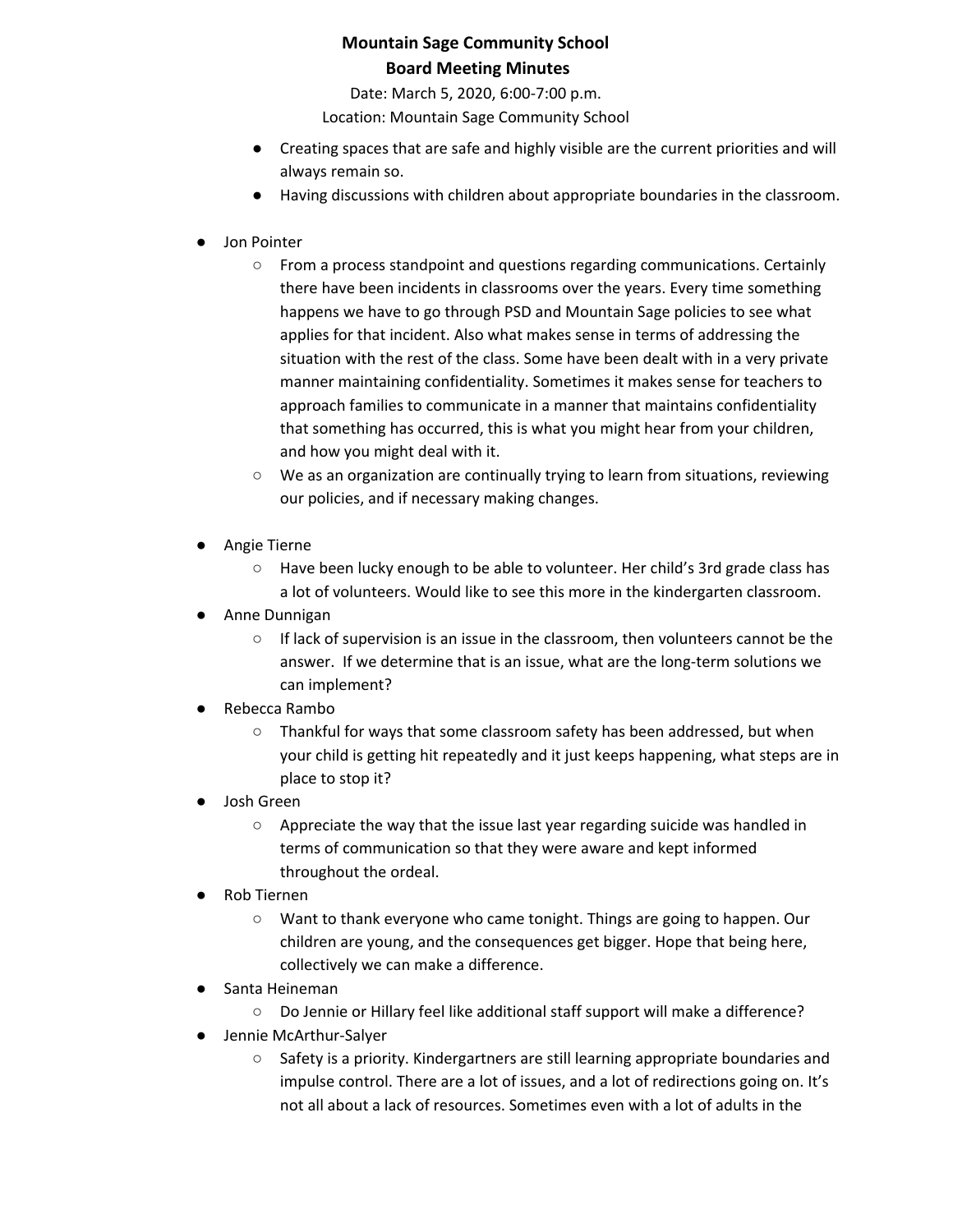Date: March 5, 2020, 6:00-7:00 p.m.

Location: Mountain Sage Community School

room things can happen suddenly. It is helpful to have more volunteers sometimes, particularly with large spaces it can be a help. Now that we are aware this behavior was in the classroom because of the situation, we are more diligent and cautious of behaviors.

- Miss Menke has been telling some lovely stories to try and help the students bond.
- Jenny Haye
	- It seemed like one parent reported something, and another parent reported something days later, and that parent was not aware that something had occurred?
	- Liv (response): When they became aware that something occurred they immediately put a call in to CPS. The norm is parent notification, but each scenario is different and in this scenario it was appropriate to report to CPS.
- Bryan Kimball
	- **AI:** Board Perhaps a takeaway from this meeting could be to publish the Mountain Sage specific policies that have been approved, and identify those policies that are pending approval.
	- The public is always welcome to all board meetings.
	- Please have your voice heard year-round. Please come to our board meetings.
- Sara K. Woll.
	- Maybe something that could help and would not violate student privacy is if some materials could be sent home about the kinds of things going on. It could be very helpful to help parents have discussions with their children. Perhaps there are materials that could help parents have conversations about consent and appropriate boundaries.
- Josh Green
	- Willing to make a Facebook group for this group where they could share resources.
- John Wilson
	- Would warn against pathologizing bad behavior in K (5 & 6 year olds). Want to make sure that the board is hearing the concern of confidence in leadership by the community. Would like that at the end of this process the issue of parent's confidence in the leadership is addressed. From the comments in the room it seems less like a crisis of the issue itself but more a crisis of confidence in leadership response.
- **Chris West** 
	- We need to react and we are.
	- Step back and look at research about what can really help in the classroom, that we not just look within the Mountain Sage community for a solution.
- Santa Heineman
	- Wondering if there would have been communication out to the community once resolution was reached? Don't need the details. Maybe the parents do not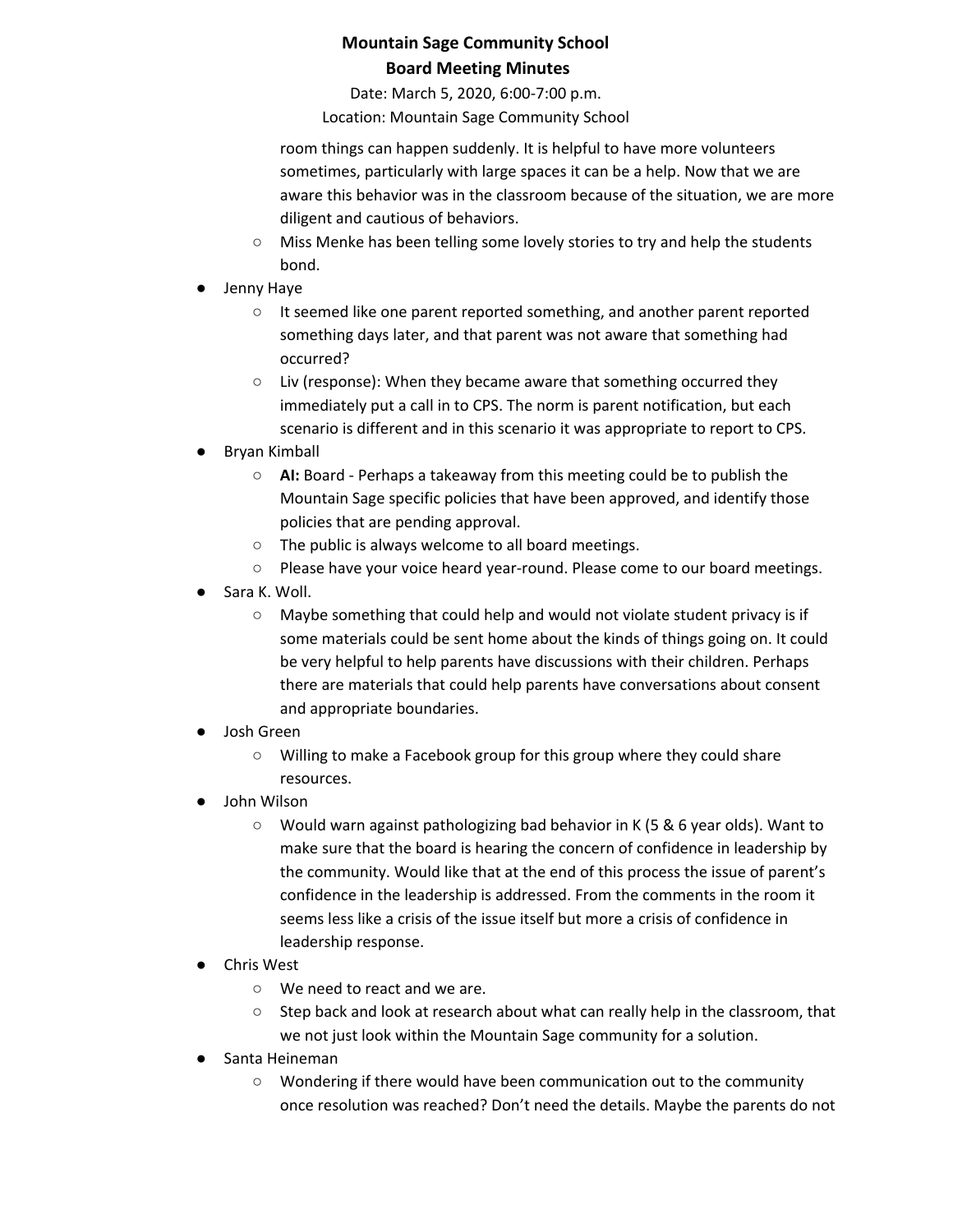Date: March 5, 2020, 6:00-7:00 p.m.

Location: Mountain Sage Community School

even need to be told that something happened, but would hope that information could at least be provided to help there be healthy discussions with their children that are relevant. Seems like there needs to be a way to inform parents without breaching confidentiality.

- **Kirsten Hundley** 
	- Regarding school communications, an example might be "Hey, this is a behavior that is starting to happen (like inappropriate touching)." Seems like a general communication around certain kinds of behavior could be done without breaching confidentiality. Engage parents to have discussions with their children.
- Hillary Mizia
	- One repeating theme for an action item that seems clear is that a communication from the school with resources of how to speak with their children is desired.
- Jon Pointer
	- Really important to remember what Liv said, that the norm is that any time a situation like this comes up we review all policies and procedures that pertain to the situation and act appropriately. Each situation is different, and the policy may be applied in a different way to handle it.
	- **AI**: Board Review policies of how the school operates in these scenarios that are outside of our norm, such as when we engage these outside agencies. Make sure we better understand procedures on how we navigate that, abide by legal obligations, and still communicate where possible.

### **D. Closing, 6:55 p.m.**

- D1. List Assigned Action Items
	- **AI:** Liv A communication from the school to the parents with resources of how to speak with their children about this particular issue.
	- **AI:** Board Review policies of how the school operates in these scenarios that are outside of our norm, such as when we engage these outside agencies. Make sure we better understand procedures on how we navigate that, abide by legal obligations, and still communicate where possible.
	- **AI:** Board Create an action plan to address confidence in school leadership communication.
	- **AI:** Board Post all approved policies on the website. Any pending policies will be listed with a date for approval and when they will be posted.
	- **AI:** Liv Communicate back to the Kindergarten class the results of our action items.

D2. Call for Final Comments